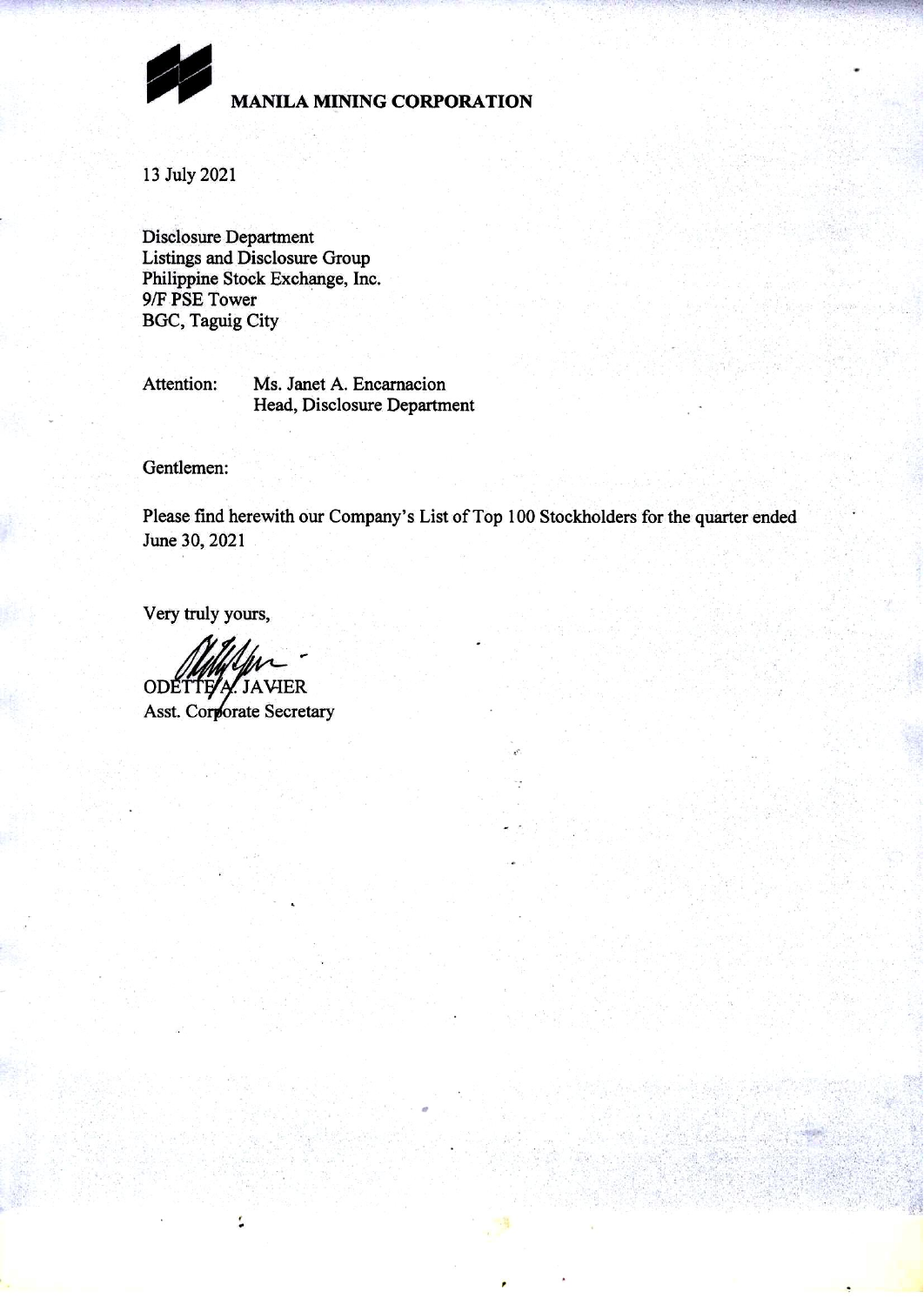Stock Transfer Service Inc. Page No. 1 MANILA MINING CORPORATION (MA) List of Top 100 Stockholders As of 06/30/2021

| Rank         | Name                                | Holdings                  | Rank   |
|--------------|-------------------------------------|---------------------------|--------|
| $\mathbf{1}$ | PCD NOMINEE CORPORATION (FILIPINO)  | 88, 922, 365, 853 57. 19% |        |
| 2            | F. YAP SECURITIES, INC.             | 26,017,764,347 16.73%     |        |
| 3            | LEPANTO CONSOLIDATED MINING COMPANY | 20, 479, 027, 104 13.17%  |        |
| 4            | <b>BRYAN YAP</b>                    | 1,945,977,139 01.25%      |        |
| 5            | CHRISTINE YAP                       | 1,861,557,111 01.20%      |        |
| 6            | EMMA YAP                            | 1,478,067,401 00.95%      |        |
| 7            | PATRICK RESOURCES CORPORATION       | 1,301,152,163             | 00.84% |
| 8            | PAUL YAP JR.                        | 1, 113, 677, 703          | 00.72% |
| 9            | CHRISTINE KAREN YAP                 | 886, 334, 939 00.57%      |        |
| 10           | CORONET PROPERTY HOLDINGS CORP      | 833,093,546               | 00.54% |
| 11           | VENTURA RESOURCES CORPORATION       | 718,565,954 00.46%        |        |
| 12           | ZAMCORE RESOURCES CORPORATION       | 707,395,421               | 00.45% |
| 13           | LINDSAY RESOURCES CORPORATION       | 651, 542, 763 00.42%      |        |
| 14           | A/C B.Y. FYSI                       | 524, 193, 274 00. 34%     |        |
| 15           | ARLENE K. YAP                       | 457,065,671 00.29%        |        |
| 16           | DAVID GO SECURITIES CORP.           | 436,519,534               | 00.28% |
| 17           | $A/C$ -CKY FYSI                     | 420,690,037               | 00.27% |
| 18           | PACITA YAP                          | 351,786,420               | 00.23% |
| 19           | FAUSTO R. PREYSLER JR.              | 345,842,696               | 00.22% |
| 20           | ANNABELLE K. YAP                    | 330,939,900               | 00.21% |
| 21           | LUCIO W. YAN                        | 302,100,000               | 00.19% |
| 22           | LEONARD RESOURCES CORP.             | 236, 299, 716 00.15%      |        |
| 23           | WILLIAM HOW                         | 220,500,000               | 00.14% |
| 24           | HIGHLAND SECURITIES, INC.           | 210,023,669               | 00.14% |
| 25           | F Y S I ACCOUNT NO. CKY             | 196,918,381               | 00.13% |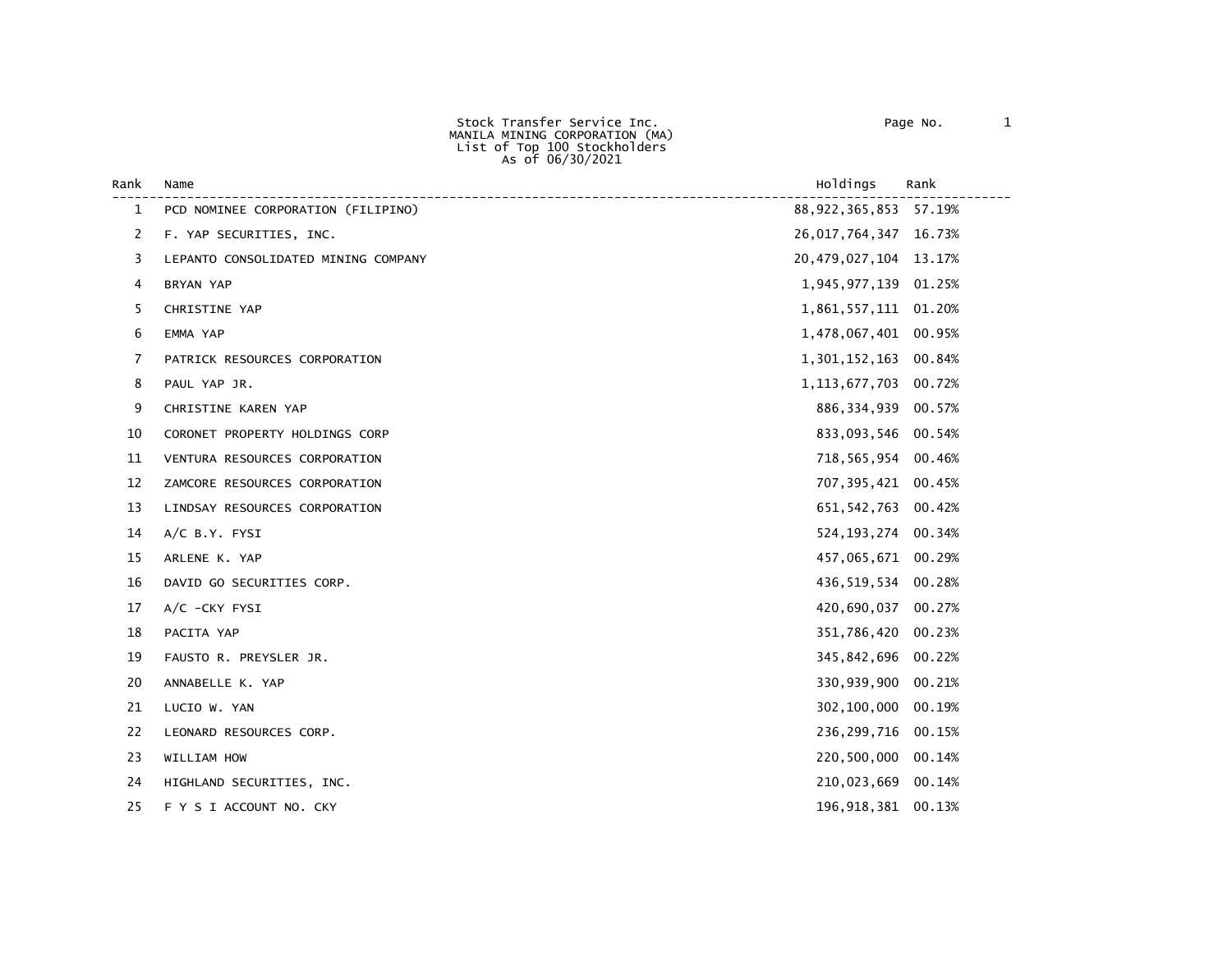26 PL LIM INVESTMENTS, INC. 2012 180,000,000 00.12%

### User ID: maria Time: 07/05/2021 12:42:59

MANILA MINING CORPORATION (MA) List of Top 100 Stockholders

As of 06/30/2021

Stock Transfer Service Inc. Page No. 2

| Rank | Name                             | Holdings           | Rank   |
|------|----------------------------------|--------------------|--------|
| 27   | ABIGAIL RESOURCES CORP.          | 154,729,479        | 00.10% |
| 28   | CRESENCIO YAP                    | 152,817,233 00.10% |        |
| 29   | FELIPE YAP                       | 140, 155, 975      | 00.09% |
| 30   | CP EQUITIES CORPORATION          | 140,000,000        | 00.09% |
| 31   | HORACIO RODRIGUEZ                | 113,664,029        | 00.07% |
| 32   | F. YAP SECURITIES, INC. A/C 3305 | 112,568,859 00.07% |        |
| 33   | BRAIN FOUNDATION OF THE PHILS.   | 77,286,489         | 00.05% |
| 34   | ARACELI A. MACARAIG              | 69,260,000         | 00.04% |
| 35   | DENIS PEREZ                      | 66,678,540 00.04%  |        |
| 36   | LUCIO W. YAN &/OR CLARA Y. YAN   | 64,044,944         | 00.04% |
| 37   | DORCAS ANN O. HO                 | 64,044,943         | 00.04% |
| 38   | KATERINA TANYA B. PEREZ          | 63,459,000         | 00.04% |
| 39   | CHARLENE DENISE B. PEREZ         | 62,051,175         | 00.04% |
| 40   | MA. CYMBELINE B. PEREZ           | 60,768,000         | 00.04% |
| 41   | SHIPSIDE, INC.                   | 59,403,062         | 00.04% |
| 42   | JANICE C. SY                     | 54, 382, 022       | 00.03% |
| 43   | WILFREDO C. UY                   | 51,235,955 00.03%  |        |
| 44   | ALBERTO MENDOZA                  | 46,844,045         | 00.03% |
| 45   | JESSAMYN DESIREE B. PEREZ        | 45,585,000         | 00.03% |
| 46   | NECISTO SYTENGCO                 | 44,280,000 00.03%  |        |
| 47   | MA. CYMBELINE PEREZ              | 40,564,704         | 00.03% |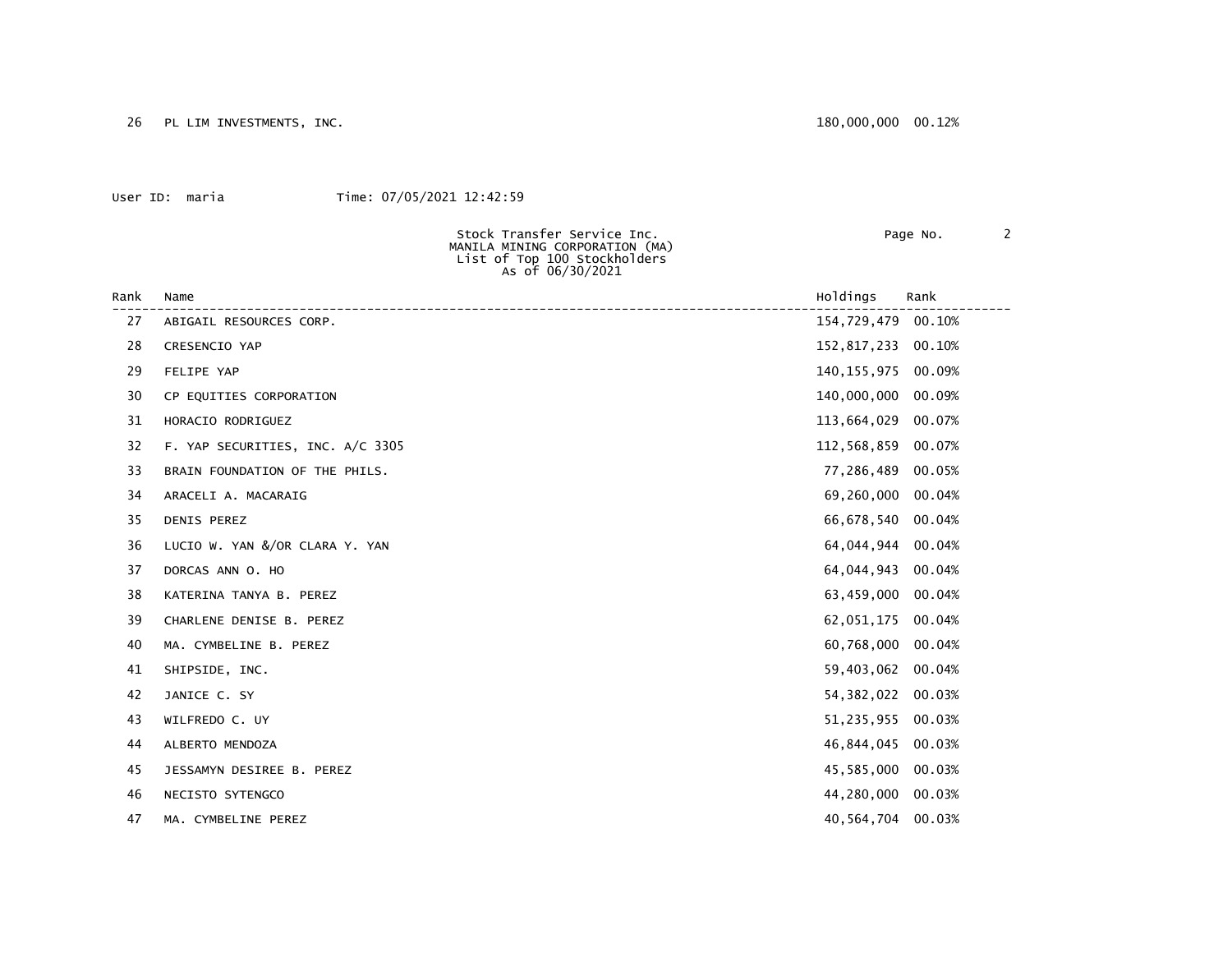|    | 48<br>CHARLENE DENISE PEREZ    | 40, 113, 364 00. 03% |  |
|----|--------------------------------|----------------------|--|
| 49 | KATERINE TANYA PEREZ           | 39, 174, 817 00.03%  |  |
| 50 | ANSALDO. GODINEZ & CO INC.     | 38,917,544 00.03%    |  |
|    | 51.<br>WILLIAM RAGOS ENRILE II | 38,426,966 00.02%    |  |
| 52 | BLUE RIDGE MINERAL CORP.       | 38,400,000 00.02%    |  |

| Stock Transfer Service Inc.    | Page No. |  |
|--------------------------------|----------|--|
| MANILA MINING CORPORATION (MA) |          |  |
| List of Top 100 Stockholders   |          |  |
| As of 06/30/2021               |          |  |
|                                |          |  |

| Rank | Name                                     | Holdings            | Rank |
|------|------------------------------------------|---------------------|------|
| 53   | FLORENTINA BANEZ                         | 34,209,289 00.02%   |      |
| 54   | BENJAMIN ADAPON                          | 31,752,000 00.02%   |      |
| 55   | CATHAY SECURITIES CO., INC. A/C NO. 1358 | 31,531,760 00.02%   |      |
| 56   | SOCIAL SECURITY SYSTEM                   | 31, 169, 073 00.02% |      |
| 57   | WILLY 0. DIZON OR NENE C. DIZON          | 29,740,446 00.02%   |      |
| 58   | MERCANTILE INSURANCE CO., INC.           | 28,700,000 00.02%   |      |
| 59   | PAULINO YAP                              | 27,546,496 00.02%   |      |
| 60   | ARTEMIO F. DISINI                        | 27,219,910 00.02%   |      |
| 61   | JOAQUIN MA. TAMANO                       | 26,460,000 00.02%   |      |
| 62   | TERESO C. TAN                            | 25,000,000 00.02%   |      |
| 63   | ROGELIO CHUA                             | 24, 246, 741 00.02% |      |
| 64   | BERNARDO A. FRIANEZA                     | 24,067,802 00.02%   |      |
| 65   | KEYSER MERCANTILE CO., INC.              | 23,814,000 00.02%   |      |
| 66   | EDGAR A. RAGASA                          | 20,872,552 00.01%   |      |
| 67   | CATHAY SECURITIES CO., INC. A/C NO. 1868 | 20,580,000 00.01%   |      |
| 68   | OF SANTO TOMAS UNIVERSITY                | 20,580,000 00.01%   |      |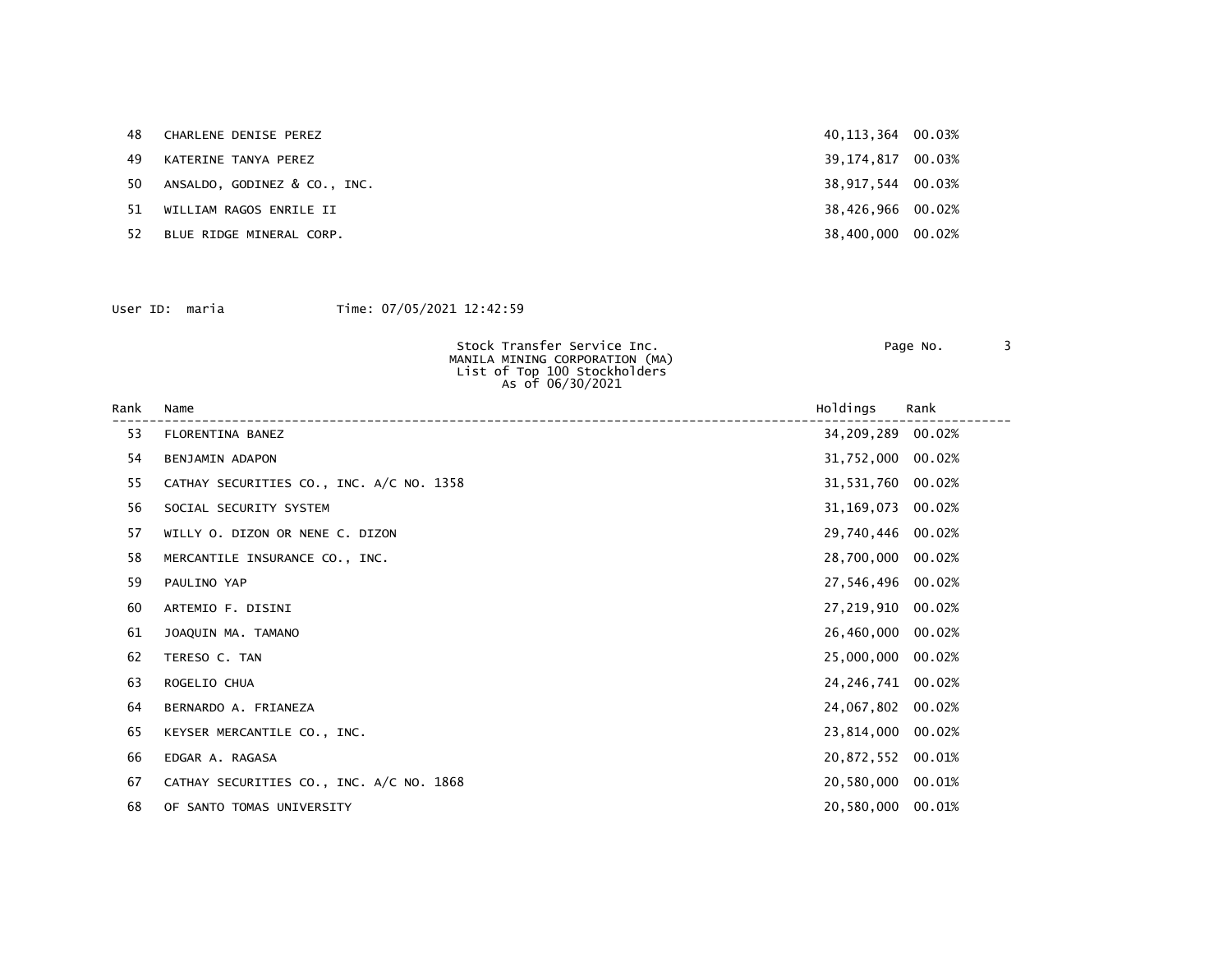| 69 | GUILD SECURITIES INC.                                    | 20,564,000 00.01%   |  |
|----|----------------------------------------------------------|---------------------|--|
| 70 | MANUEL J. RAMOS                                          | 18,726,592 00.01%   |  |
| 71 | HERITAGE PROPERTIES, INC.                                | 18,425,880 00.01%   |  |
| 72 | ELITE INVESTMENT CORPORATION                             | 17,551,800 00.01%   |  |
| 73 | WHITE ELEPHANTS, INC.                                    | 17,500,000 00.01%   |  |
| 74 | QUALITY INVESTMENTS & SECS. CORP. A/C #017003            | 16,880,000 00.01%   |  |
| 75 | LIBERATO P. LAYUG                                        | 16,651,685 00.01%   |  |
| 76 | JULIA K. REGINA ANGELA K. DE LA CRUZ DE LA CRUZ OR MARIA | 16,561,593 00.01%   |  |
| 77 | ERLINDA M. OLEDAN                                        | 15, 123, 214 00.01% |  |
| 78 | ROMEO N. YAP                                             | 15,000,000 00.01%   |  |

| Stock Transfer Service Inc.                      | Page No. |  |
|--------------------------------------------------|----------|--|
| MANILA MINING CORPORATION (MA)                   |          |  |
| List of Top 100 Stockholders<br>As of 06/30/2021 |          |  |
|                                                  |          |  |

| Rank | Name                        | Holdings          | Rank   |
|------|-----------------------------|-------------------|--------|
| 79   | SHIN TIU                    | 15,000,000 00.01% |        |
| 80   | WILLIAM T. ENRILE           | 15,000,000 00.01% |        |
| 81   | FRANCISCO ONG               | 14,700,000 00.01% |        |
| 82   | CATHERINE CHOA              | 13,933,773        | 00.01% |
| 83   | ALVIN TAN UNJO              | 13,930,708 00.01% |        |
| 84   | JOSE Z. OLEDAN              | 13,188,727        | 00.01% |
| 85   | <b>BERNARD CHU</b>          | 12,936,000 00.01% |        |
| 86   | A. ANGEL S. TANJANGCO       | 12,880,000 00.01% |        |
| 87   | ALLEN JESSE C. MANGAOANG    | 12,808,989 00.01% |        |
| 88   | THE SOLID GUARANTY, INC.    | 12,642,000        | 00.01% |
| 89   | DANILO G. BAUTISTA          | 12,502,755 00.01% |        |
| 90   | OSLO INVESTMENT CORPORATION | 12,452,881 00.01% |        |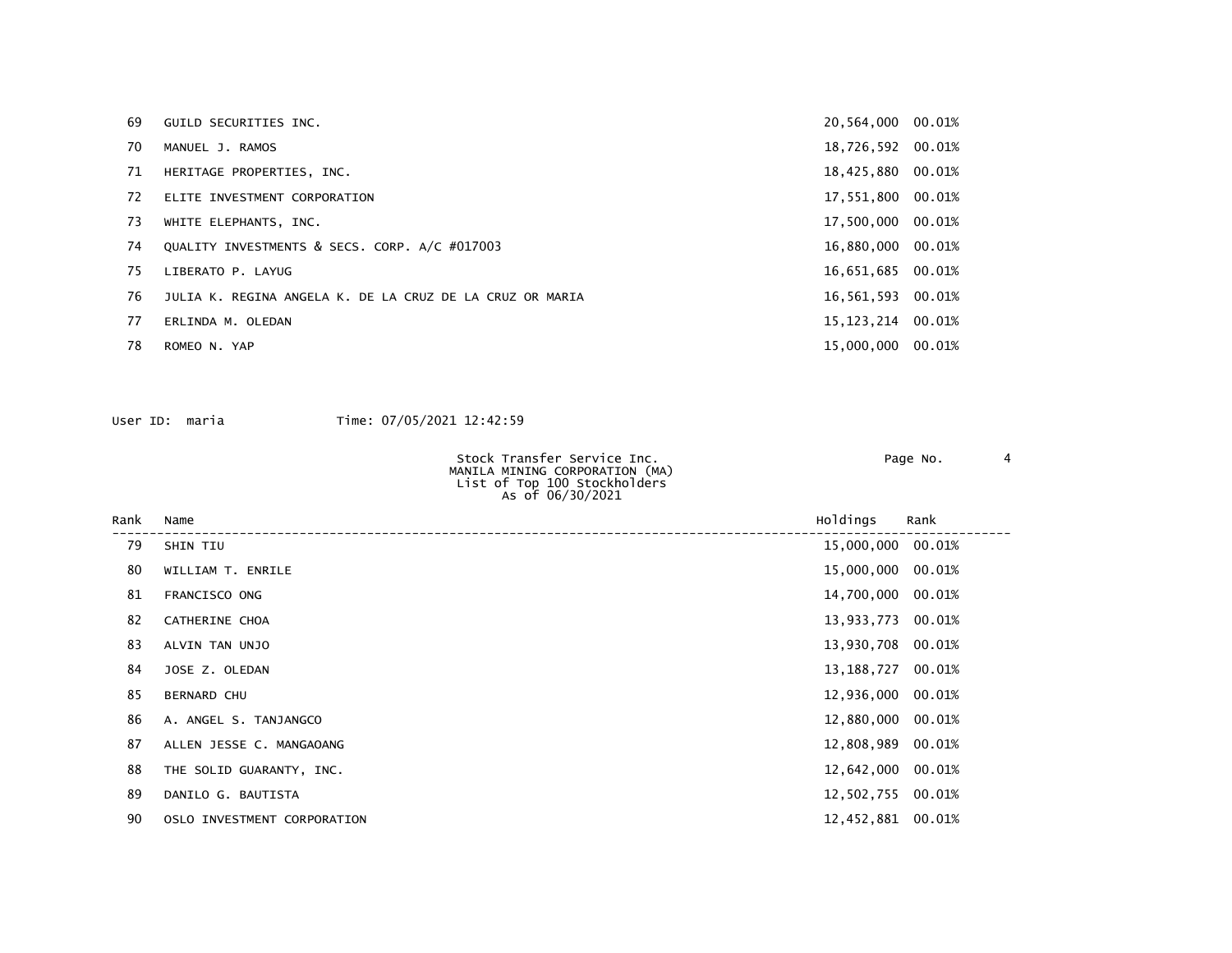| 91  | CONCHITA YAP                       | 12,296,200 00.01%   |        |
|-----|------------------------------------|---------------------|--------|
| 92  | RICARDO CASTANEDA                  | 11,861,000 00.01%   |        |
| 93  | <b>CHARLES TIU GAN</b>             | 11,820,000 00.01%   |        |
| 94  | <b>WILSON NGAN</b>                 | 11,778,358 00.01%   |        |
| 95  | E. N. MADRAZO CORP.                | 11,490,000 00.01%   |        |
| 96  | PLLIM MANAGEMENT & INVESTMENT INC. | 11,235,955 00.01%   |        |
| 97  | MARINO OLONDRIZ Y CIA              | 11, 173, 982 00.01% |        |
| 98  | LIBRADO S. CALILUNG                | 10,717,623 00.01%   |        |
| 99  | LOZANO A. TAN                      | 10.708.977          | 00.01% |
| 100 | JIMMY CHU CHO CHIAW                | 10,620,359 00.01%   |        |

|      |      | Stock Transfer Service Inc.<br>MANILA MINING CORPORATION (MA)<br>List of Top 100 Stockholders<br>As of 06/30/2021 |          | Page No. |  |
|------|------|-------------------------------------------------------------------------------------------------------------------|----------|----------|--|
| Rank | Name |                                                                                                                   | Holdings | Rank     |  |
|      |      |                                                                                                                   |          |          |  |
|      |      |                                                                                                                   |          |          |  |

| Total Top 100 Shareholders : 153,884,410,007 98.97% |  |
|-----------------------------------------------------|--|
| Total Issued Shares 155,479,944,728                 |  |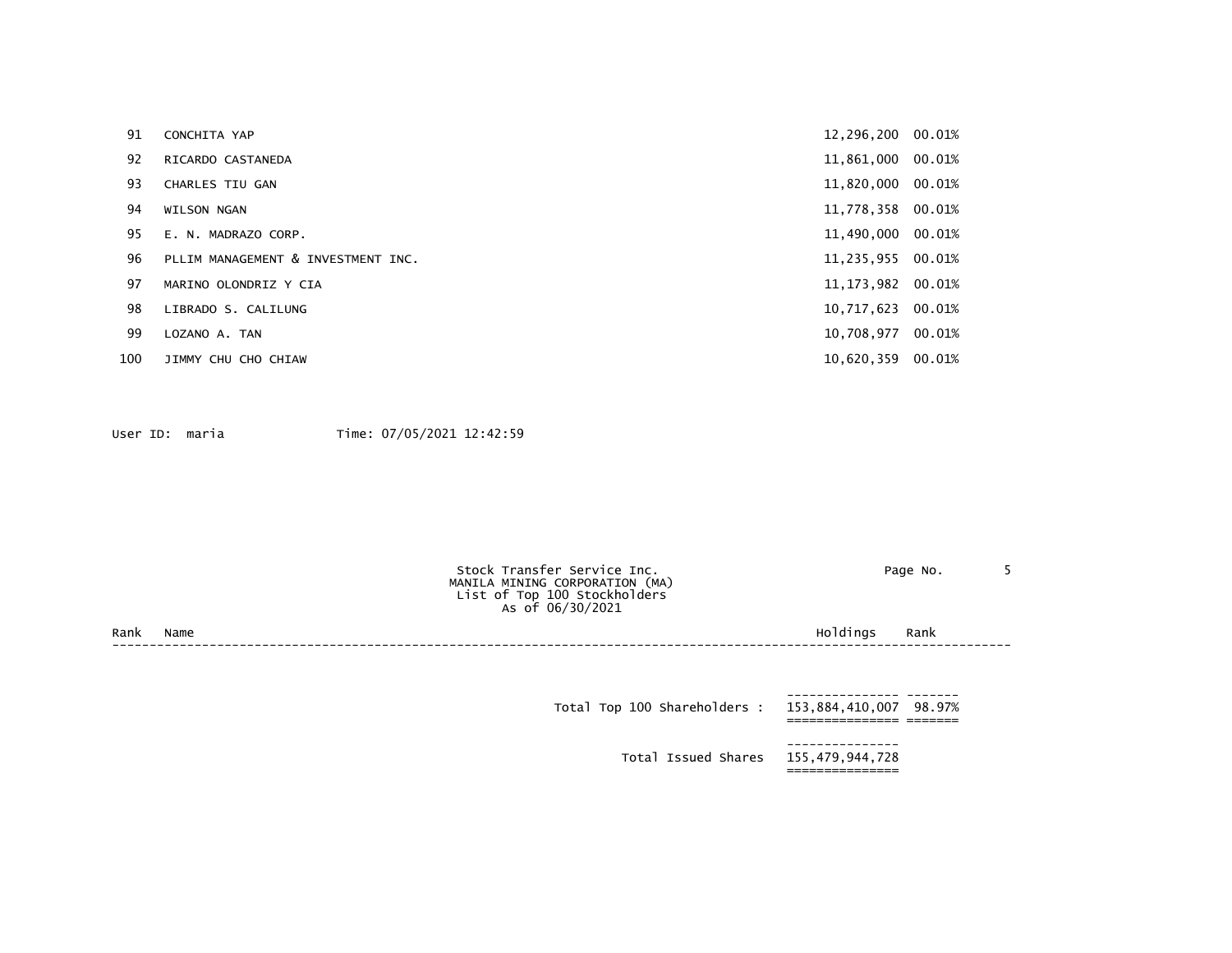# **OUTSTANDING BALANCES FOR A SPECIFIC COMPANY**

Company Code - MA0000000000

| Business Date: June 30, 2021                     |                 |
|--------------------------------------------------|-----------------|
| <b>BPNAME</b>                                    | <b>HOLDINGS</b> |
| UPCC SECURITIES CORP.                            | 27,238,822      |
| A & A SECURITIES, INC.                           | 765,472,810     |
| <b>ABACUS SECURITIES CORPORATION</b>             | 6,149,940,712   |
| PHILSTOCKS FINANCIAL INC                         | 3,314,949,055   |
| A. T. DE CASTRO SECURITIES CORP.                 | 71,796,300      |
| ALPHA SECURITIES CORP.                           | 16,690,045      |
| BA SECURITIES, INC.                              | 40,737,913      |
| AP SECURITIES INCORPORATED                       | 1,729,095,108   |
| ANSALDO, GODINEZ & CO., INC.                     | 745,116,706     |
| AB CAPITAL SECURITIES, INC.                      | 4,871,833,362   |
| SARANGANI SECURITIES, INC.                       | 3,155,841       |
| SB EQUITIES, INC.                                | 1,275,635,336   |
| ASIA PACIFIC CAPITAL EQUITIES & SECURITIES CORP. | 69,380,916      |
| ASIASEC EQUITIES, INC.                           | 4,468,167,648   |
| <b>ASTRA SECURITIES CORPORATION</b>              | 991,401,002     |
| CHINA BANK SECURITIES CORPORATION                | 11,660,811      |
| BELSON SECURITIES, INC.                          | 430,941,658     |
| BENJAMIN CO CA & CO., INC.                       | 9,311,144       |
| B. H. CHUA SECURITIES CORPORATION                | 43,253,909      |
| <b>JAKA SECURITIES CORP.</b>                     | 52,242,117      |
| <b>BPI SECURITIES CORPORATION</b>                | 1,856,006,596   |
| CAMPOS, LANUZA & COMPANY, INC.                   | 75,651,917      |
| SINCERE SECURITIES CORPORATION                   | 467,965,055     |
| CENTURY SECURITIES CORPORATION                   | 2,123,122       |
| CTS GLOBAL EQUITY GROUP, INC.                    | 465,492,488     |
| VSEC.COM, INC.                                   | 10,000,000      |
| TRITON SECURITIES CORP.                          | 979,257,817     |
| <b>IGC SECURITIES INC.</b>                       | 286,606,809     |
| <b>CUALOPING SECURITIES CORPORATION</b>          | 60,250          |
| DAVID GO SECURITIES CORP.                        | 1,538,073,490   |
| DIVERSIFIED SECURITIES, INC.                     | 174,048,040     |
| E. CHUA CHIACO SECURITIES, INC.                  | 720,297,386     |
| EQUITABLE SECURIITES (PHILS.) INC.               | 1,605,375       |
| <b>EAST WEST CAPITAL CORPORATION</b>             | 70,000          |
| EASTERN SECURITIES DEVELOPMENT CORPORATION       | 1,305,197,059   |
| EQUITIWORLD SECURITIES, INC.                     | 85,249,857      |
| EVERGREEN STOCK BROKERAGE & SEC., INC.           | 991,845,460     |
| FIRST ORIENT SECURITIES, INC.                    | 23,013,819      |
| FIRST INTEGRATED CAPITAL SECURITIES, INC.        | 81,600,000      |
| F. YAP SECURITIES, INC.                          | 6,434,660,902   |
| <b>AURORA SECURITIES, INC.</b>                   | 14,907,028      |
| GLOBALINKS SECURITIES & STOCKS, INC.             | 401,397,876     |
| <b>JSG SECURITIES, INC.</b>                      | 201,392,179     |
| <b>GOLDSTAR SECURITIES, INC.</b>                 | 542,418,426     |
| GUILD SECURITIES, INC.                           | 217,194,627     |
| HDI SECURITIES, INC.                             | 1,359,189,798   |
| H. E. BENNETT SECURITIES, INC.                   | 35,248,201      |
| HK SECURITIES, INC.                              | 29,824          |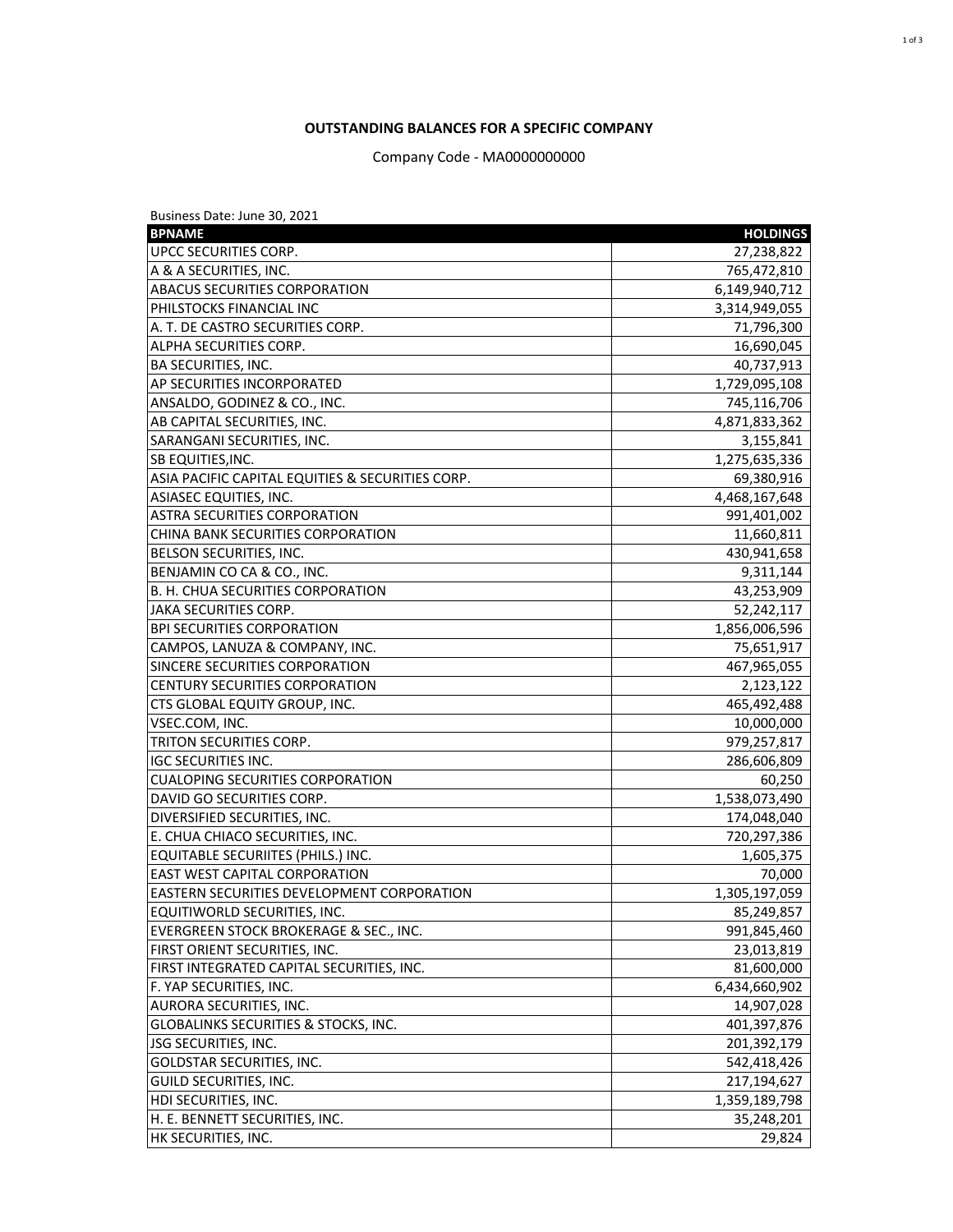| <b>BPNAME</b>                                           | <b>HOLDINGS</b> |
|---------------------------------------------------------|-----------------|
| I. ACKERMAN & CO., INC.                                 | 11,203,764      |
| I. B. GIMENEZ SECURITIES, INC.                          | 154,783,369     |
| <b>INVESTORS SECURITIES, INC,</b>                       | 198,908,597     |
| IMPERIAL, DE GUZMAN, ABALOS & CO., INC.                 | 82,235,408      |
| INTRA-INVEST SECURITIES, INC.                           | 140,420,880     |
| ASIAN CAPITAL EQUITIES, INC.                            | 3,966,400       |
| J.M. BARCELON & CO., INC.                               | 12,573,123      |
| VALUE QUEST SECURITIES CORPORATION                      | 400,000         |
| <b>STRATEGIC EQUITIES CORP.</b>                         | 35,043,642      |
| LARRGO SECURITIES CO., INC.                             | 947,301,675     |
| LOPEZ, LOCSIN, LEDESMA & CO., INC.                      | 9,616,334       |
| LUCKY SECURITIES, INC.                                  | 413,448,169     |
| LUYS SECURITIES COMPANY, INC.                           | 676,272,232     |
| MANDARIN SECURITIES CORPORATION                         | 256,500,979     |
| MARINO OLONDRIZ Y CIA                                   |                 |
| COL Financial Group, Inc.                               | 5,996,156,234   |
| DA MARKET SECURITIES, INC.                              | 122,859,351     |
| MERCANTILE SECURITIES CORP.                             | 764,811,935     |
| MERIDIAN SECURITIES, INC.                               | 1,267,959,432   |
| MDR SECURITIES, INC.                                    | 431,155,175     |
| <b>REGIS PARTNERS, INC.</b>                             | 7,334,304       |
| MOUNT PEAK SECURITIES, INC.                             | 14,186,595      |
| NEW WORLD SECURITIES CO., INC.                          | 240,521,361     |
| OPTIMUM SECURITIES CORPORATION                          | 213,026,293     |
| <b>RCBC SECURITIES, INC.</b>                            | 217,710,751     |
| PAN ASIA SECURITIES CORP.                               | 96,919,858      |
| PAPA SECURITIES CORPORATION                             | 835,567,859     |
| MAYBANK ATR KIM ENG SECURITIES, INC.                    | 812,856,479     |
| PLATINUM SECURITIES, INC.                               | 10,762,869      |
| PNB SECURITIES, INC.                                    | 95,191,797      |
| PREMIUM SECURITIES, INC.                                | 216,377,519     |
| PRYCE SECURITIES, INC.                                  | 310,863         |
| SALISBURY BKT SECURITIES CORPORATION                    | 112,893,169     |
| <b>QUALITY INVESTMENTS &amp; SECURITIES CORPORATION</b> | 3,404,098,289   |
| R & L INVESTMENTS, INC.                                 | 21,278,784      |
| <b>ALAKOR SECURITIES CORPORATION</b>                    | 176,269,242     |
| R. COYIUTO SECURITIES, INC.                             | 800,368,454     |
| REGINA CAPITAL DEVELOPMENT CORPORATION                  | 865,284,936     |
| R. NUBLA SECURITIES, INC.                               | 191,277,556     |
| AAA SOUTHEAST EQUITIES, INCORPORATED                    | 305,743,595     |
| R. S. LIM & CO., INC.                                   | 304,356,844     |
| RTG & COMPANY, INC.                                     | 196,768,256     |
| S.J. ROXAS & CO., INC.                                  | 4,891,107       |
| FIDELITY SECURITIES, INC.                               | 84,279,612      |
| SUMMIT SECURITIES, INC.                                 | 181,815,546     |
| STANDARD SECURITIES CORPORATION                         | 234,165,351     |
| TANSENGCO & CO., INC.                                   | 448,192,230     |
| THE FIRST RESOURCES MANAGEMENT & SECURITIES CORP.       | 273,422,470     |
| TOWER SECURITIES, INC.                                  | 3,132,585,356   |
| TRANS-ASIA SECURITIES, INC.                             | 94,000          |
| <b>APEX PHILIPPINES EQUITIES CORPORATION</b>            | 2,001,000       |
| TRENDLINE SECURITIES CORPORATION                        | 2,633,142       |
| UCPB SECURITIES, INC.                                   | 925,302,128     |
| E.SECURITIES, INC.                                      | 3,199,200       |
| VENTURE SECURITIES, INC.                                | 905,000,691     |
|                                                         |                 |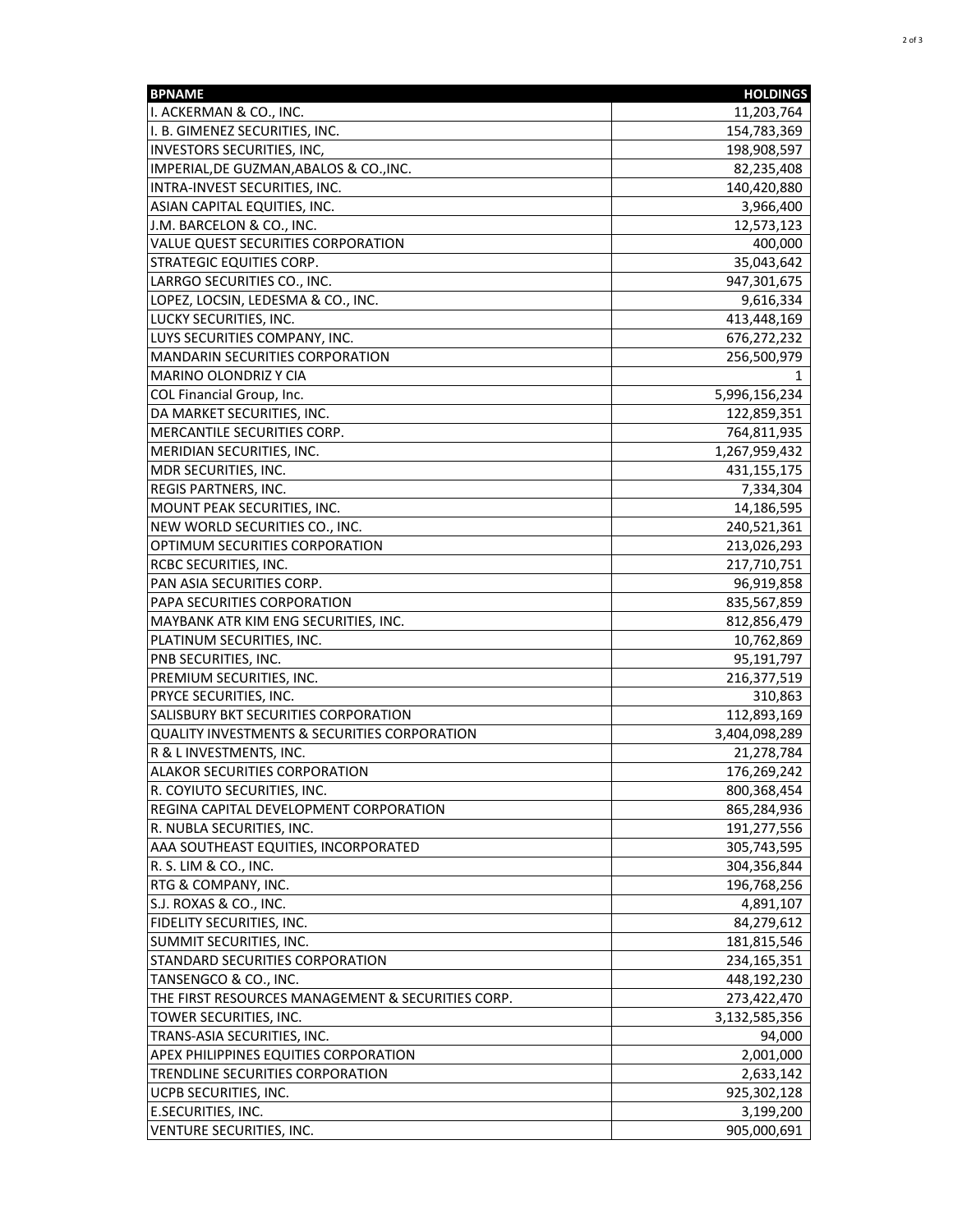| <b>BPNAME</b>                                            | <b>HOLDINGS</b> |
|----------------------------------------------------------|-----------------|
| VICSAL SECURITIES & STOCK BROKERAGE, INC.                | 55,000,000      |
| FIRST METRO SECURITIES BROKERAGE CORP.                   | 4,275,119,207   |
| WEALTH SECURITIES, INC.                                  | 191,914,199     |
| WESTLINK GLOBAL EQUITIES, INC.                           | 71,076,591      |
| BERNAD SECURITIES, INC.                                  | 154,828,041     |
| WONG SECURITIES CORPORATION                              | 13,540,000      |
| YAO & ZIALCITA, INC.                                     | 668,965,590     |
| YU & COMPANY, INC.                                       | 1,549,351,959   |
| <b>BDO SECURITIES CORPORATION</b>                        | 6,026,783,397   |
| EAGLE EQUITIES, INC.                                     | 281,082,338     |
| GOLDEN TOWER SECURITIES & HOLDINGS, INC.                 | 40,499,460      |
| SOLAR SECURITIES, INC.                                   | 4,081,650,749   |
| G.D. TAN & COMPANY, INC.                                 | 96,522,508      |
| PHILIPPINE EQUITY PARTNERS, INC.                         | 158,284,760     |
| UNICAPITAL SECURITIES INC.                               | 289,693,215     |
| SunSecurities, Inc.                                      | 455,087,200     |
| COHERCO SECURITIES, INC.                                 | 20,000,000      |
| ARMSTRONG SECURITIES, INC.                               | 420,712         |
| TIMSON SECURITIES, INC.                                  | 63,576,966      |
| STAR ALLIANCE SECURITIES CORP.                           | 63,200,000      |
| CITIBANK N.A.                                            | 138,089,887     |
| RCBC TRUST & INVESTMENT DIVISION - VARIOUS TAXABLE ACCTS | 1,000,000       |
| AB CAPITAL & INVESTMENT CORP. - TRUST & INVESTMENT DIV.  | 5,750,252       |
| <b>Total</b>                                             | 88,922,365,853  |

If no written notice of any error or correction is received by PDTC within five (5) calendar days from receipt hereof, you shall be deemed to have accepted the accuracy and completeness of the details indicated in this report.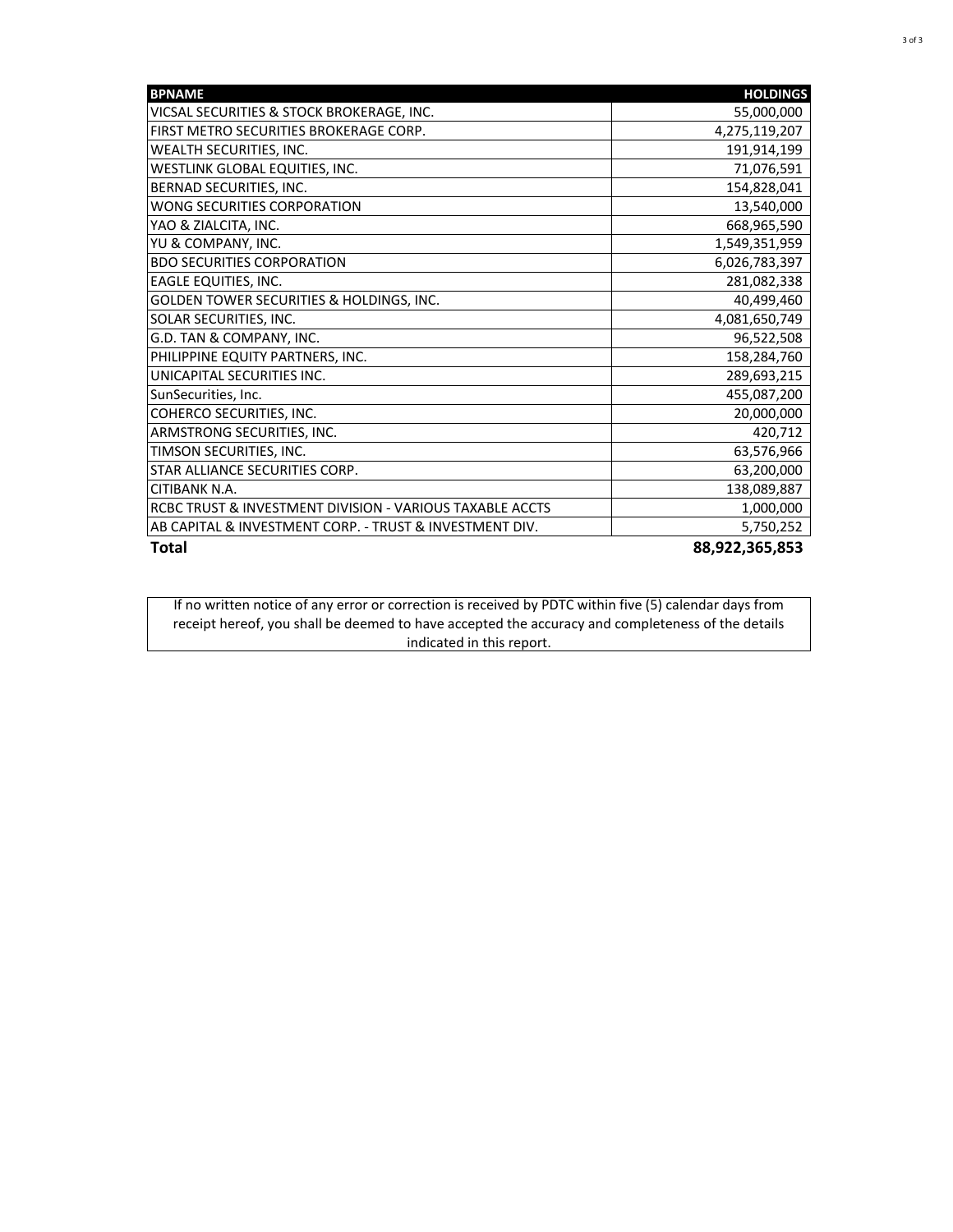Stock Transfer Service Inc. Page No. 1 MANILA MINING CORPORATION (MAB) List of Top 100 Stockholders As of 06/30/2021

| Rank | Name                                                          | Holdings                 | Rank   |
|------|---------------------------------------------------------------|--------------------------|--------|
| 1    | PCD NOMINEE CORPORATION (FILIPINO)                            | 40,663,057,838 39.26%    |        |
| 2    | F. YAP SECURITIES, INC.                                       | 15, 398, 414, 195 14.87% |        |
| 3    | F. YP SEURITIES INC F. YAP SECURITIES, INC.                   | 12, 477, 721, 842 12.05% |        |
| 4    | LEPANTO CONSOLIDATED MINING COMPANY                           | 12,045,531,915 11.63%    |        |
| 5    | F. YAP SECURITIES INC F. YAP SECURITIES, INC.                 | 9, 325, 685, 411 09.00%  |        |
| 6    | PCD NOMINEE CORPORATION (NON-FILIPINO)                        | 2, 173, 457, 238 02. 10% |        |
| 7    | F. YAP SECURITIES INC.                                        | 1,665,206,615            | 01.61% |
| 8    | CRESENCIO YAP                                                 | 1,454,767,065            | 01.40% |
| 9    | BRYAN YAP                                                     | 1, 124, 317, 007 01.09%  |        |
| 10   | EMMA YAP                                                      | 962,564,863              | 00.93% |
| 11   | CORONET PROPERTY HOLDINGS CORP CORONET PROPERTY HOLDINGS CORP | 851,662,573              | 00.82% |
| 12   | PACITA YAP                                                    | 824,539,227              | 00.80% |
| 13   | DAVID GO SECURITIES CORP. DAVID GO SECURITIES CORP.           | 586,065,344              | 00.57% |
| 14   | CHRISTINE KAREN YAP                                           | 492, 917, 544 00.48%     |        |
| 15   | CHRISTINE YAP                                                 | 461,919,918              | 00.45% |
| 16   | PAUL YAP JR.                                                  | 434,761,927              | 00.42% |
| 17   | QUALITY INVESTMENTS & SECURITIES CORP.                        | 415,011,235              | 00.40% |
| 18   | JESSAMYN DESIREE B. PEREZ                                     | 191,561,253              | 00.18% |
| 19   | THE FIRST RESOURCES MANAGEMENT & SECURITIES CORPORATION       | 150,000,000              | 00.14% |
| 20   | FELIPE YAP                                                    | 125,035,206              | 00.12% |
| 21   | KATERINA TANYA B. PEREZ                                       | 113, 111, 253            | 00.11% |
| 22   | MA. CYMBELINE B. PEREZ                                        | 113, 111, 253            | 00.11% |
| 23   | CHARLENE DENISE B. PEREZ                                      | 112,269,072 00.11%       |        |
| 24   | ARLENE K. YAP                                                 | 90, 152, 434 00.09%      |        |
| 25   | HORACIO RODRIGUEZ                                             | 70,455,575 00.07%        |        |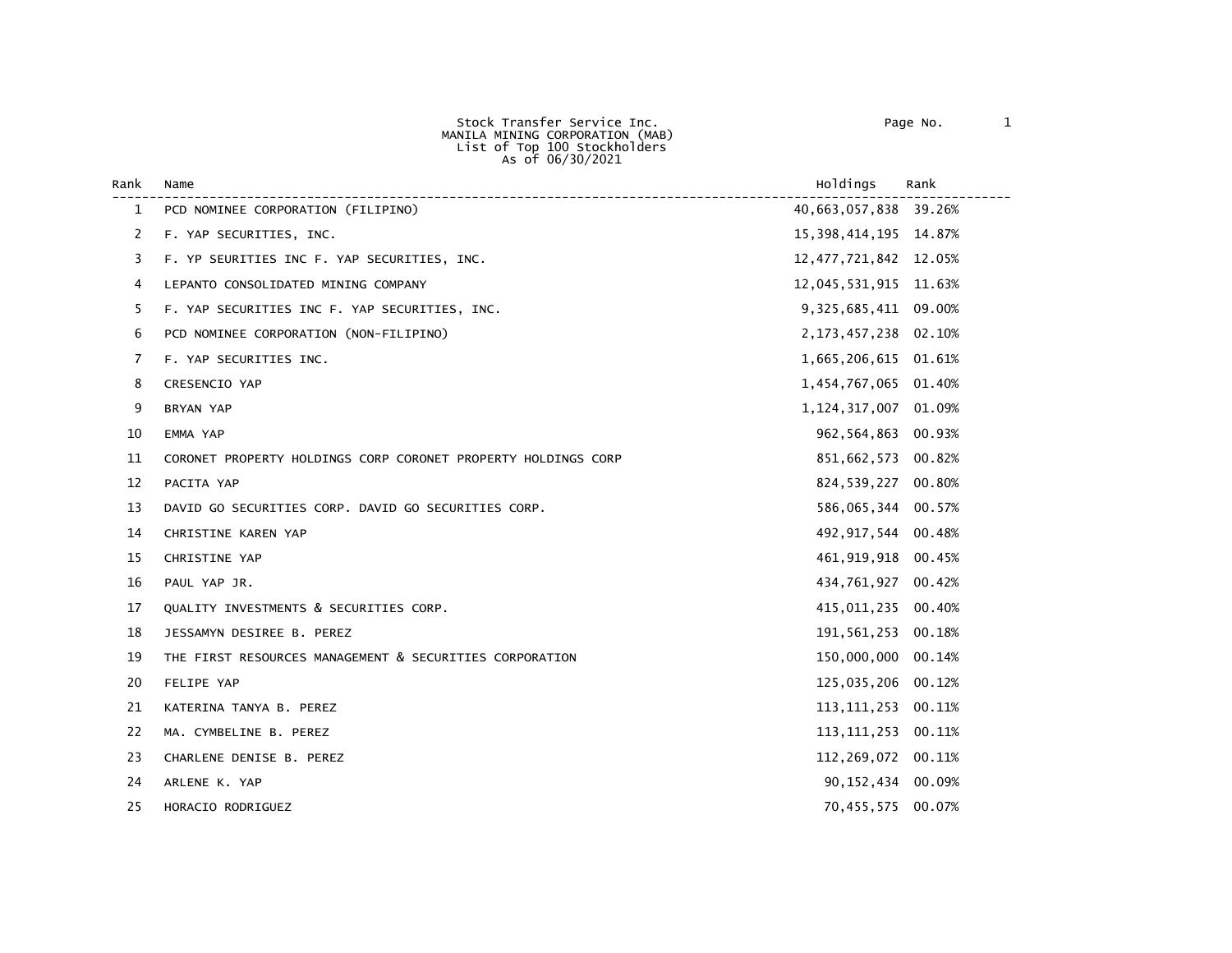26 FAUSTO R. PREYSLER JR. 57,640,449 00.06%

|      | Stock Transfer Service Inc.<br>MANILA MINING CORPORATION (MAB)<br>List of Top 100 Stockholders<br>As of 06/30/2021 |                   |        | Page No. |  | $\mathbf{2}$ |
|------|--------------------------------------------------------------------------------------------------------------------|-------------------|--------|----------|--|--------------|
| Rank | Name                                                                                                               | Holdings          | Rank   |          |  |              |
| 27   | PL LIM INVESTMENTS, INC.                                                                                           | 57,000,000 00.06% |        |          |  |              |
| 28   | MARTESIO PEREZ                                                                                                     | 42,436,774 00.04% |        |          |  |              |
| 29   | SHIPSIDE, INC.                                                                                                     | 38,420,668        | 00.04% |          |  |              |
| 30   | EDUARDO BANGAYAN                                                                                                   | 27,669,589 00.03% |        |          |  |              |
| 31   | JULIA K. MARIA ALESANDRA K. DE LA CRUZ DE LA CRUZ OR                                                               | 27,329,421 00.03% |        |          |  |              |
| 32   | WILLIAM RAGOS ENRILE II                                                                                            | 25,617,977 00.02% |        |          |  |              |
| 33   | E.N. MADRAZO CORP. E. N. MADRAZO CORP.                                                                             | 22,710,000        | 00.02% |          |  |              |
| 34   | <b>GENARA LIMSON</b>                                                                                               | 22,050,000        | 00.02% |          |  |              |
| 35   | SMS DEVELOPMENT CORP.                                                                                              | 21,000,000 00.02% |        |          |  |              |
| 36   | F. YAP SECURITIES, INC. ACCOUNT NO. BY                                                                             | 19,434,384 00.02% |        |          |  |              |
| 37   | A/C -CKY FYSI                                                                                                      | 18,454,855 00.02% |        |          |  |              |
| 38   | MARIO CRUEL                                                                                                        | 18,020,000        | 00.02% |          |  |              |
| 39   | ARTEMIO F. DISINI                                                                                                  | 17,700,000        | 00.02% |          |  |              |
| 40   | ALBERTO MENDOZA                                                                                                    | 16,494,382        | 00.02% |          |  |              |
| 41   | DANILO G. BAUTISTA                                                                                                 | 16,287,467        | 00.02% |          |  |              |
| 42   | SUNDER HEMANDAS                                                                                                    | 15,876,000        | 00.02% |          |  |              |
| 43   | PLLIM MANAGEMENT & INVESTMENT INC.                                                                                 | 15,486,891 00.01% |        |          |  |              |
| 44   | CORE MARITIME CORPORATION                                                                                          | 15,394,757 00.01% |        |          |  |              |
| 45   | QUALITY INVESTMENTS & SECS. CORP. A/C #017003                                                                      | 11,680,000 00.01% |        |          |  |              |
| 46   | PEDRO WONG MADARANG                                                                                                | 11,000,000 00.01% |        |          |  |              |
| 47   | HIGHLAND SECURITIES INC HIGHLAND SECURITIES, INC.                                                                  | 10,269,663        | 00.01% |          |  |              |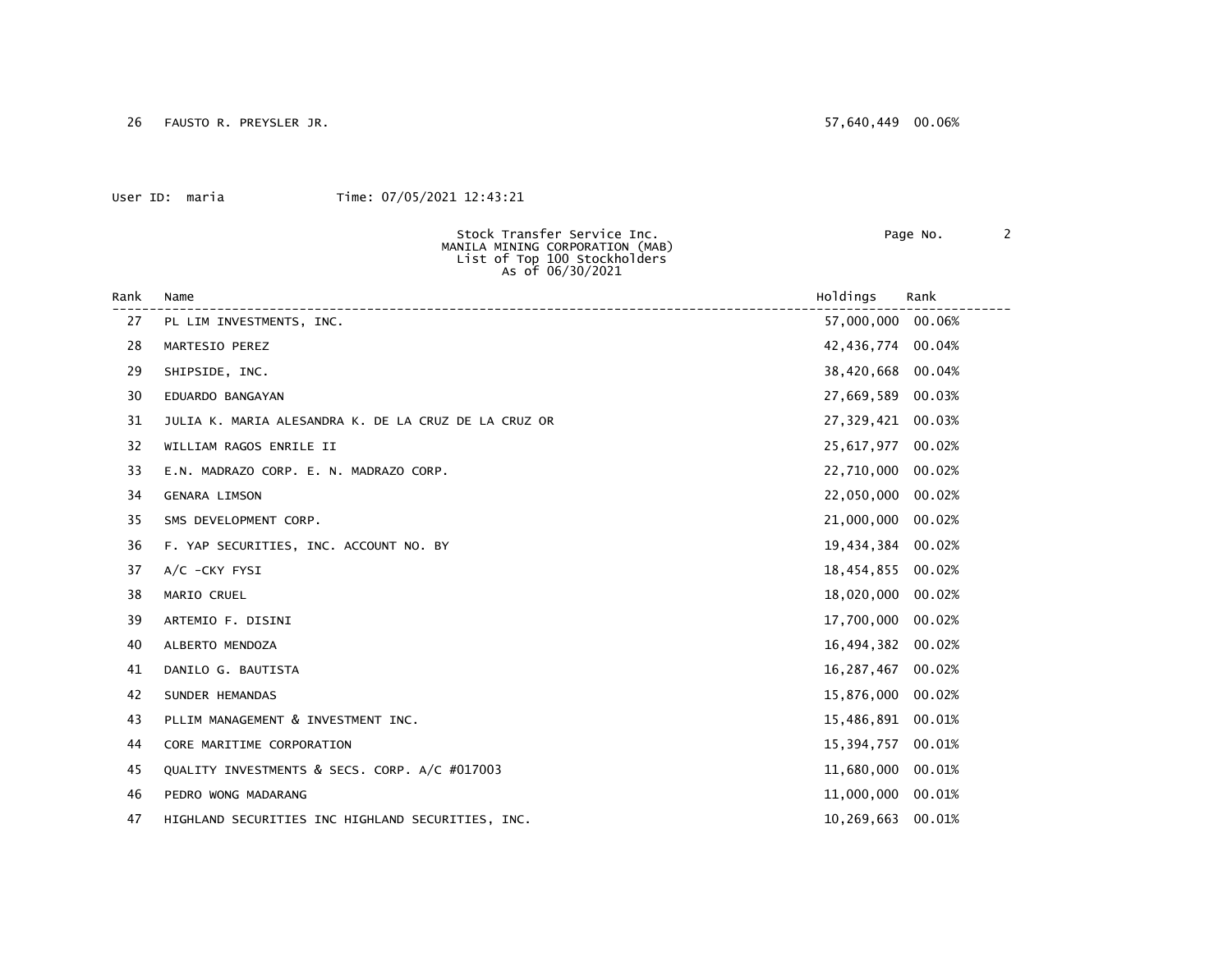| 48  | EVELYN ONG LAO                                               | 10,000,000 00.01% |  |
|-----|--------------------------------------------------------------|-------------------|--|
| 49  | PHILIPPINE INTERNATIONAL LIFE INSURANCE CO., INC.            | 10,000,000 00.01% |  |
| 50  | AMERICAN WIRE & CABLE CO. INC AMERICAN WIRE & CABLE CO. INC. | 10,000,000 00.01% |  |
| 51. | ROGER C. ANG                                                 | 10,000,000 00.01% |  |
| 52  | NATHANIEL PEREZ                                              | 10,000,000 00.01% |  |

| Stock Transfer Service Inc.<br>MANILA MINING CORPORATION (MAB)<br>List of Top 100 Stockholders<br>As of 06/30/2021 | Page No. |  |
|--------------------------------------------------------------------------------------------------------------------|----------|--|
|                                                                                                                    |          |  |

| Rank | Name                                             | Holdings         | Rank   |
|------|--------------------------------------------------|------------------|--------|
| 53   | VIRGINIA G. CORDERO                              | 9,941,123 00.01% |        |
| 54   | PAULINO YAP                                      | 9,826,304 00.01% |        |
| 55   | FGC MARKETING CORP. FGC MARKETING CORP.          | 9,698,697        | 00.01% |
| 56   | BLUE RIDGE MINERAL CORP BLUE RIDGE MINERAL CORP. | 9,600,000 00.01% |        |
| 57   | LUPICINO C. ANDALAN                              | 9,127,035 00.01% |        |
| 58   | QUALITY INVESTMENTS & SECURITIES CORPORATION     | 7,752,000 00.01% |        |
| 59   | FRANCISCO ONG                                    | 7,644,000 00.01% |        |
| 60   | CATHERINE CHOA                                   | 7,600,000 00.01% |        |
| 61   | LILY CHI                                         | 7,500,000 00.01% |        |
| 62   | PEDRO W. MADARANG                                | 7,500,000 00.01% |        |
| 63   | SAMSON CORDERO JR.                               | 7,350,000 00.01% |        |
| 64   | FLORENTINA BANEZ                                 | 7,075,571 00.01% |        |
| 65   | ALEX C. GRANT                                    | 6,992,967 00.01% |        |
| 66   | GILBERT LIU                                      | 6,872,659        | 00.01% |
| 67   | LEONILO A. CUERDO                                | 6,699,639 00.01% |        |
| 68   | LAMBERTO O. DANAQUE                              | 6,644,400 00.01% |        |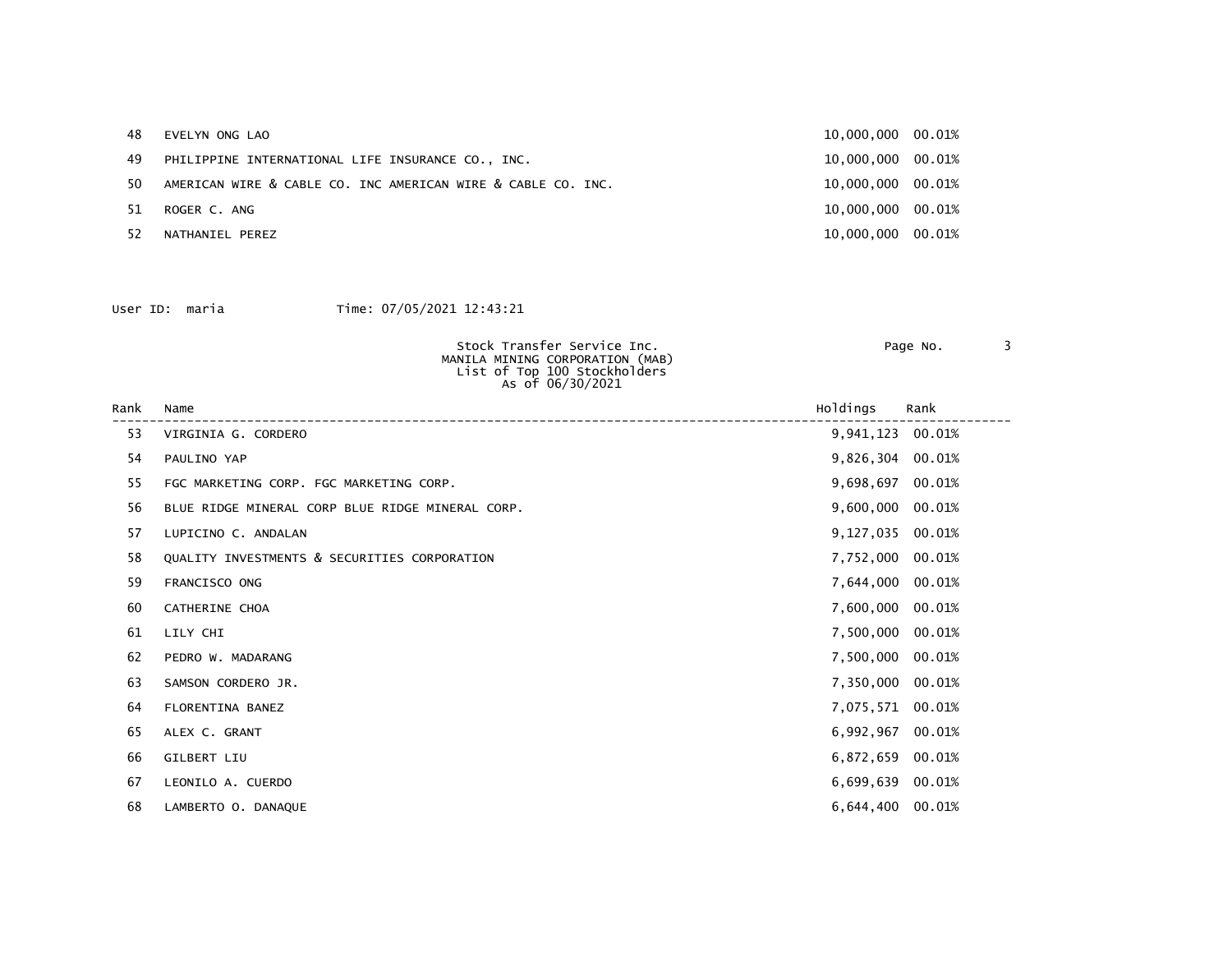| 69 | ZHUI XU ZHUI XU                | 6,300,000 00.01%   |  |
|----|--------------------------------|--------------------|--|
| 70 | MERCANTILE INSURANCE CO., INC. | 6,300,000 00.01%   |  |
| 71 | CHRISTOPHER BELL-KNIGHT        | 6,200,000 00.01%   |  |
| 72 | TIAN SANG TIAN SANG            | 6,061,686 00.01%   |  |
| 73 | RAY C. ESPINOSA                | 6,000,000 00.01%   |  |
| 74 | JOHN HARPER                    | $6,000,000$ 00.01% |  |
| 75 | MARIA LOURDES TUASON           | 5,930,337 00.01%   |  |
| 76 | DOMINGO TIU                    | 5,880,000 00.01%   |  |
| 77 | MARIA VIRGINIA KABIGTING       | 5,153,400 00.00%   |  |
| 78 | ARSENIO V. PAREDES             | 5,123,596 00.00%   |  |

| Stock Transfer Service Inc.<br>MANILA MINING CORPORATION (MAB)<br>List of Top 100 Stockholders | Page No. |  |
|------------------------------------------------------------------------------------------------|----------|--|
| As of 06/30/2021                                                                               |          |  |

| Rank | Name                         | Holdings           | Rank |
|------|------------------------------|--------------------|------|
| 79   | CHARLENE DENISE PEREZ        | 5, 111, 336 00.00% |      |
| 80   | MA. CYMBELINE PEREZ          | 5, 111, 336 00.00% |      |
| 81   | KATERINE TANYA PEREZ         | 5, 111, 336 00.00% |      |
| 82   | HERITAGE PROPERTIES, INC.    | 5,032,554 00.00%   |      |
| 83   | JOSEPH ONG                   | 5,000,000 00.00%   |      |
| 84   | PEDRO O. TAN                 | 5,000,000 00.00%   |      |
| 85   | PETER D. GARRUCHO JR.        | 5,000,000 00.00%   |      |
| 86   | PAUL CO                      | 5,000,000 00.00%   |      |
| 87   | RESTITUTO C. BUENVIAJE       | 4,939,200 00.00%   |      |
| 88   | MOHAN HEMANDAS               | 4,900,000 00.00%   |      |
| 89   | TIONG SECURITIES, INC.       | 4,559,057 00.00%   |      |
| 90   | PHILFINANCE SECURITIES CORP. | 4,508,490 00.00%   |      |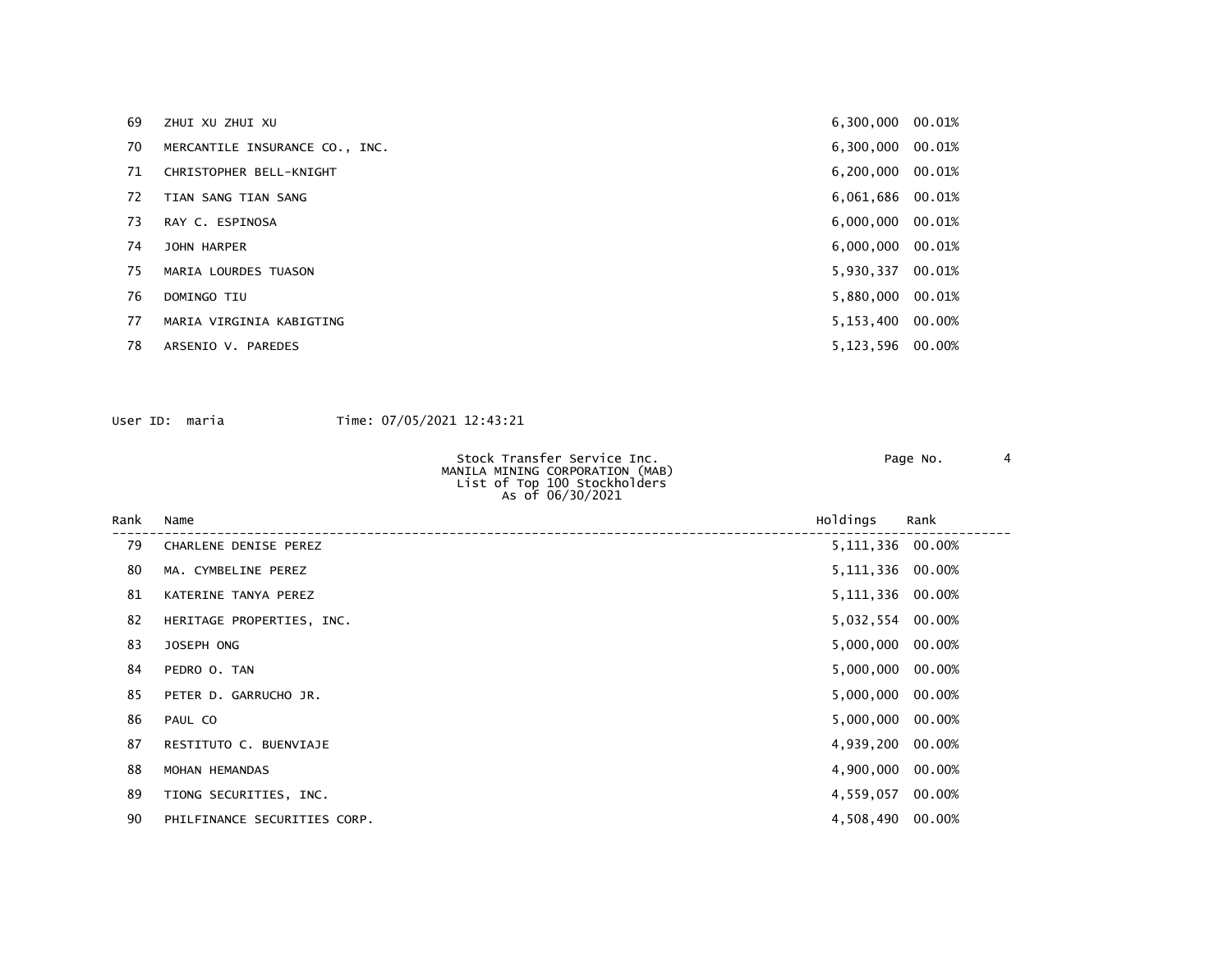| 91  | LIBRADO S. CALILUNG                                  | 4,447,926 00.00%   |  |
|-----|------------------------------------------------------|--------------------|--|
| 92  | LACHMAN C. RAMCHANDANI                               | 4,347,000 00.00%   |  |
| 93  | MARINA ANG                                           | 4,276,993 00.00%   |  |
| 94  | RICHARD Y. SY                                        | 4,116,000 00.00%   |  |
| 95  | GEORGE & PETER LINES, INC GEORGE & PETER LINES, INC. | 4, 112, 509 00.00% |  |
| 96  | JOSE Z. OLEDAN                                       | 4,049,482 00.00%   |  |
| 97  | ROSEMARIE DI                                         | 3,920,000 00.00%   |  |
| 98  | TANSENGCO & CO., INC.                                | 3,893,600 00.00%   |  |
| 99  | RESTITUTO BUENVIAJE                                  | 3,822,000 00.00%   |  |
| 100 | ERLINDA M. OLEDAN                                    | 3,800,281 00.00%   |  |

|      |      | Stock Transfer Service Inc.<br>MANILA MINING CORPORATION (MAB)<br>List of Top 100 Stockholders<br>As of 06/30/2021 | Page No.         |  |
|------|------|--------------------------------------------------------------------------------------------------------------------|------------------|--|
| Rank | Name |                                                                                                                    | Holdings<br>Rank |  |
|      |      |                                                                                                                    |                  |  |
|      |      |                                                                                                                    |                  |  |

| Total Top 100 Shareholders :        | 103,188,103,594 99.62% |  |
|-------------------------------------|------------------------|--|
| Total Issued Shares 103,576,098,876 |                        |  |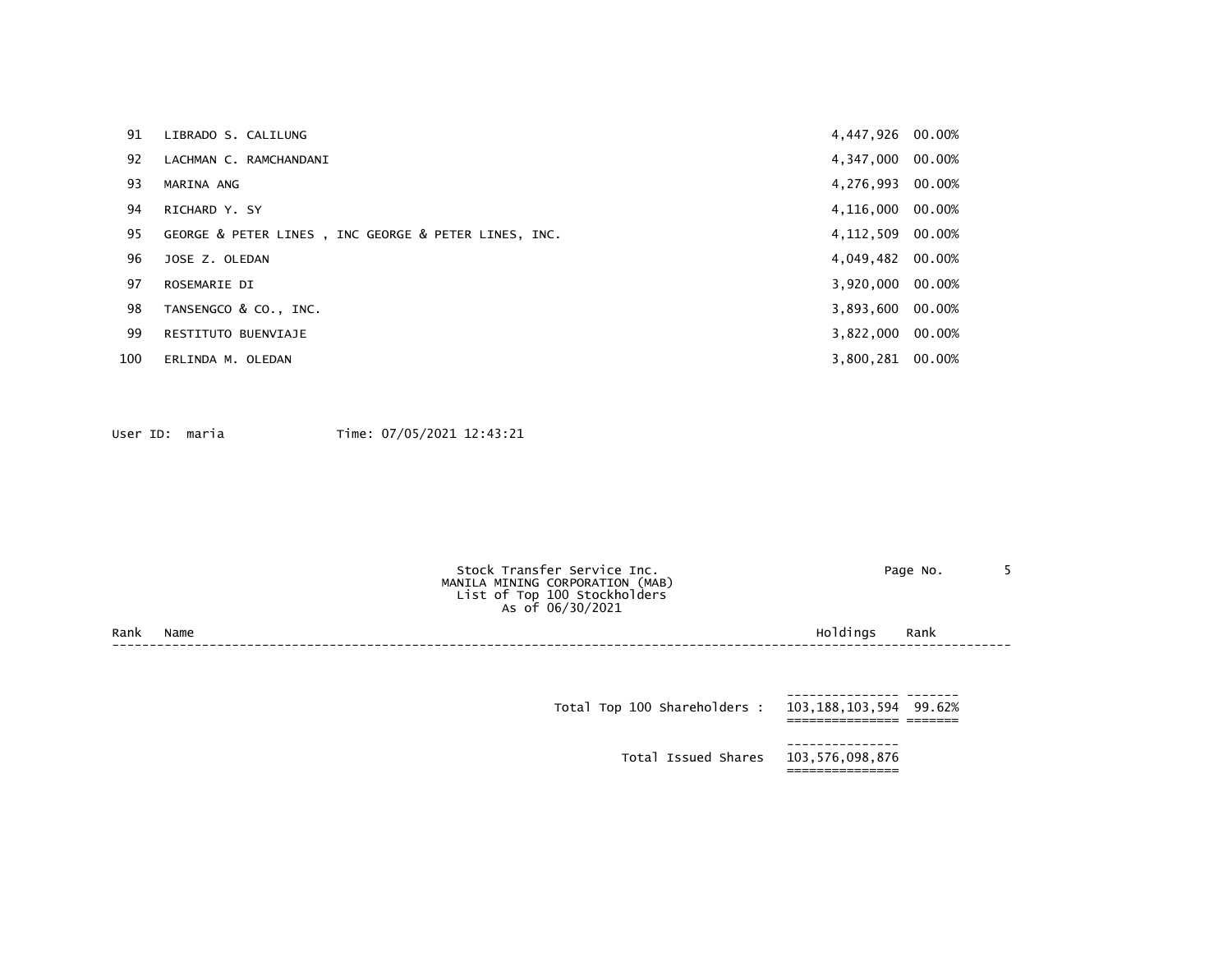# **OUTSTANDING BALANCES FOR A SPECIFIC COMPANY**

Company Code - MAB000000000

| Business Date: June 30, 2021                     |                 |
|--------------------------------------------------|-----------------|
| <b>BPNAME</b>                                    | <b>HOLDINGS</b> |
| UPCC SECURITIES CORP.                            | 9,710,737       |
| A & A SECURITIES, INC.                           | 316,240,167     |
| <b>ABACUS SECURITIES CORPORATION</b>             | 2,644,310,284   |
| PHILSTOCKS FINANCIAL INC                         | 499,013,142     |
| A. T. DE CASTRO SECURITIES CORP.                 | 59,055,993      |
| ALL ASIA SECURITIES MANAGEMENT CORP.             | 856,000         |
| ALPHA SECURITIES CORP.                           | 9,179,590       |
| BA SECURITIES, INC.                              | 43,475,314      |
| AP SECURITIES INCORPORATED                       | 127,306,034     |
| ANSALDO, GODINEZ & CO., INC.                     | 223,835,906     |
| AB CAPITAL SECURITIES, INC.                      | 1,073,793,736   |
| SB EQUITIES, INC.                                | 686,862,511     |
| ASIA PACIFIC CAPITAL EQUITIES & SECURITIES CORP. | 2,043,194       |
| ASIASEC EQUITIES, INC.                           | 2,163,928,483   |
| <b>ASTRA SECURITIES CORPORATION</b>              | 566,808,889     |
| CHINA BANK SECURITIES CORPORATION                | 26,002,810      |
| MACQUARIE CAPITAL SECURITIES (PHILIPPINES), INC. | 2,706,319       |
| BELSON SECURITIES, INC.                          | 264,812,524     |
| BENJAMIN CO CA & CO., INC.                       | 6,203,724       |
| B. H. CHUA SECURITIES CORPORATION                | 65,208,000      |
| <b>JAKA SECURITIES CORP.</b>                     | 61,802,471      |
| <b>BPI SECURITIES CORPORATION</b>                | 528,253,307     |
| CAMPOS, LANUZA & COMPANY, INC.                   | 451,874,271     |
| SINCERE SECURITIES CORPORATION                   | 116,934,831     |
| CTS GLOBAL EQUITY GROUP, INC.                    | 50,939,310      |
| TRITON SECURITIES CORP.                          | 170,388,426     |
| <b>IGC SECURITIES INC.</b>                       | 255,162,449     |
| <b>CUALOPING SECURITIES CORPORATION</b>          | 12,534,896      |
| DAVID GO SECURITIES CORP.                        | 1,606,190,549   |
| DIVERSIFIED SECURITIES, INC.                     | 13,846,841      |
| E. CHUA CHIACO SECURITIES, INC.                  | 191,114,610     |
| <b>EQUITABLE SECURIITES (PHILS.) INC.</b>        | 2,044,756       |
| <b>EAST WEST CAPITAL CORPORATION</b>             | 192,434         |
| EASTERN SECURITIES DEVELOPMENT CORPORATION       | 146,512,567     |
| EQUITIWORLD SECURITIES, INC.                     | 53,923,435      |
| EVERGREEN STOCK BROKERAGE & SEC., INC.           | 380,892,281     |
| FIRST ORIENT SECURITIES, INC.                    | 36,793,976      |
| F. YAP SECURITIES, INC.                          | 7,429,194,645   |
| AURORA SECURITIES, INC.                          | 20,035,954      |
| <b>GLOBALINKS SECURITIES &amp; STOCKS, INC.</b>  | 138,173,537     |
| <b>JSG SECURITIES, INC.</b>                      | 67,195,225      |
| GOLDSTAR SECURITIES, INC.                        | 153,652,769     |
| <b>GUILD SECURITIES, INC.</b>                    | 154,946,245     |
| <b>HDI SECURITIES, INC.</b>                      | 381,492,324     |
| H. E. BENNETT SECURITIES, INC.                   | 50,472,525      |
| HK SECURITIES, INC.                              | 4,470           |
| I. ACKERMAN & CO., INC.                          | 279,520         |
| I. B. GIMENEZ SECURITIES, INC.                   | 2,620,492       |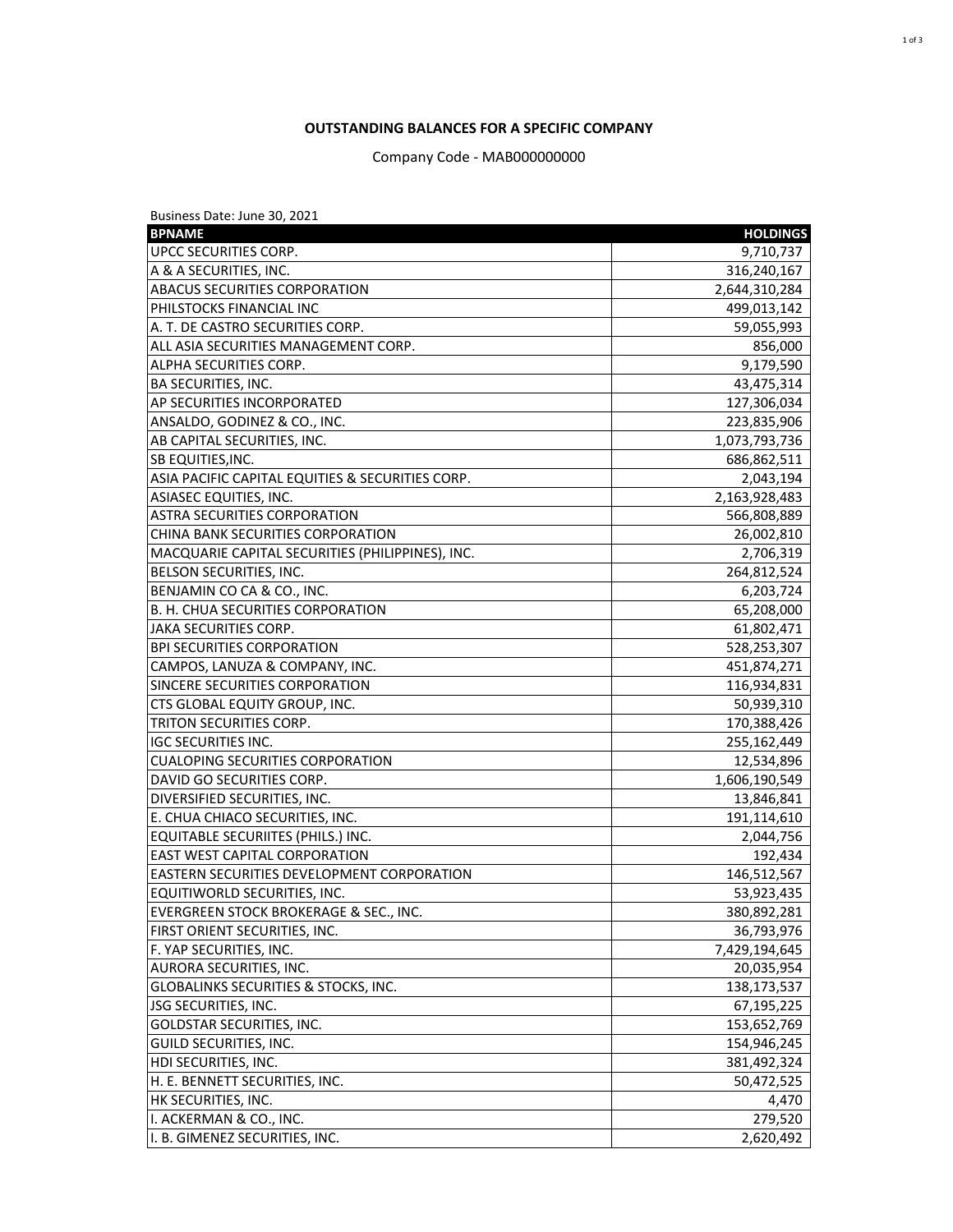| <b>BPNAME</b>                                           | <b>HOLDINGS</b> |
|---------------------------------------------------------|-----------------|
| <b>INVESTORS SECURITIES, INC,</b>                       | 45,437,085      |
| IMPERIAL, DE GUZMAN, ABALOS & CO., INC.                 | 37,161,049      |
| INTRA-INVEST SECURITIES, INC.                           | 10,296,964      |
| ASIAN CAPITAL EQUITIES, INC.                            | 1,052,448       |
| J.M. BARCELON & CO., INC.                               | 2,782,111       |
| VALUE QUEST SECURITIES CORPORATION                      | 73,500,000      |
| <b>STRATEGIC EQUITIES CORP.</b>                         | 31,138,911      |
| LARRGO SECURITIES CO., INC.                             | 36,815,618      |
| LOPEZ, LOCSIN, LEDESMA & CO., INC.                      | 4,323,236       |
| LUCKY SECURITIES, INC.                                  | 34,422,672      |
| LUYS SECURITIES COMPANY, INC.                           | 678,079,907     |
| MANDARIN SECURITIES CORPORATION                         | 277,041,109     |
| <b>MARINO OLONDRIZ Y CIA</b>                            | 796,833         |
| COL Financial Group, Inc.                               | 2,511,024,582   |
| DA MARKET SECURITIES, INC.                              | 44,784,524      |
| MERCANTILE SECURITIES CORP.                             | 248,652,645     |
| MERIDIAN SECURITIES, INC.                               | 117,609,890     |
| MDR SECURITIES, INC.                                    |                 |
| REGIS PARTNERS, INC.                                    | 328,060,426     |
|                                                         | 51,852,774      |
| MOUNT PEAK SECURITIES, INC.                             | 17,316,232      |
| NEW WORLD SECURITIES CO., INC.                          | 79,301,280      |
| OPTIMUM SECURITIES CORPORATION                          | 26,736,872      |
| RCBC SECURITIES, INC.                                   | 39,449,581      |
| PAN ASIA SECURITIES CORP.                               | 7,757,470       |
| PAPA SECURITIES CORPORATION                             | 365,955,548     |
| MAYBANK ATR KIM ENG SECURITIES, INC.                    | 284,731,148     |
| PNB SECURITIES, INC.                                    | 107,408,554     |
| PREMIUM SECURITIES, INC.                                | 38,821,011      |
| PRYCE SECURITIES, INC.                                  | 731,572         |
| SALISBURY BKT SECURITIES CORPORATION                    | 63,998,876      |
| <b>QUALITY INVESTMENTS &amp; SECURITIES CORPORATION</b> | 6,478,549,384   |
| R & L INVESTMENTS, INC.                                 | 12,287,228      |
| <b>ALAKOR SECURITIES CORPORATION</b>                    | 50,000,000      |
| R. COYIUTO SECURITIES, INC.                             | 334,612,681     |
| REGINA CAPITAL DEVELOPMENT CORPORATION                  | 150,842,873     |
| R. NUBLA SECURITIES, INC.                               | 110,719,941     |
| AAA SOUTHEAST EQUITIES, INCORPORATED                    | 66,451,888      |
| R. S. LIM & CO., INC.                                   | 50,770,881      |
| RTG & COMPANY, INC.                                     | 3,131,328       |
| S.J. ROXAS & CO., INC.                                  | 28,733,890      |
| SECURITIES SPECIALISTS, INC.                            | 179,081         |
| <b>FIDELITY SECURITIES, INC.</b>                        | 21,298,033      |
| SUMMIT SECURITIES, INC.                                 | 34,922,046      |
| STANDARD SECURITIES CORPORATION                         | 59,939,302      |
| TANSENGCO & CO., INC.                                   | 83,674,412      |
| THE FIRST RESOURCES MANAGEMENT & SECURITIES CORP.       | 504,681,428     |
| TOWER SECURITIES, INC.                                  | 1,406,780,592   |
| TRENDLINE SECURITIES CORPORATION                        | 599,664         |
| UCPB SECURITIES, INC.                                   | 278,360,472     |
| E.SECURITIES, INC.                                      | 176,400         |
| VENTURE SECURITIES, INC.                                | 142,100,997     |
| FIRST METRO SECURITIES BROKERAGE CORP.                  | 567,736,690     |
| WEALTH SECURITIES, INC.                                 | 672,913,560     |
| WESTLINK GLOBAL EQUITIES, INC.                          | 31,746,518      |
| BERNAD SECURITIES, INC.                                 | 38,679,942      |
|                                                         |                 |